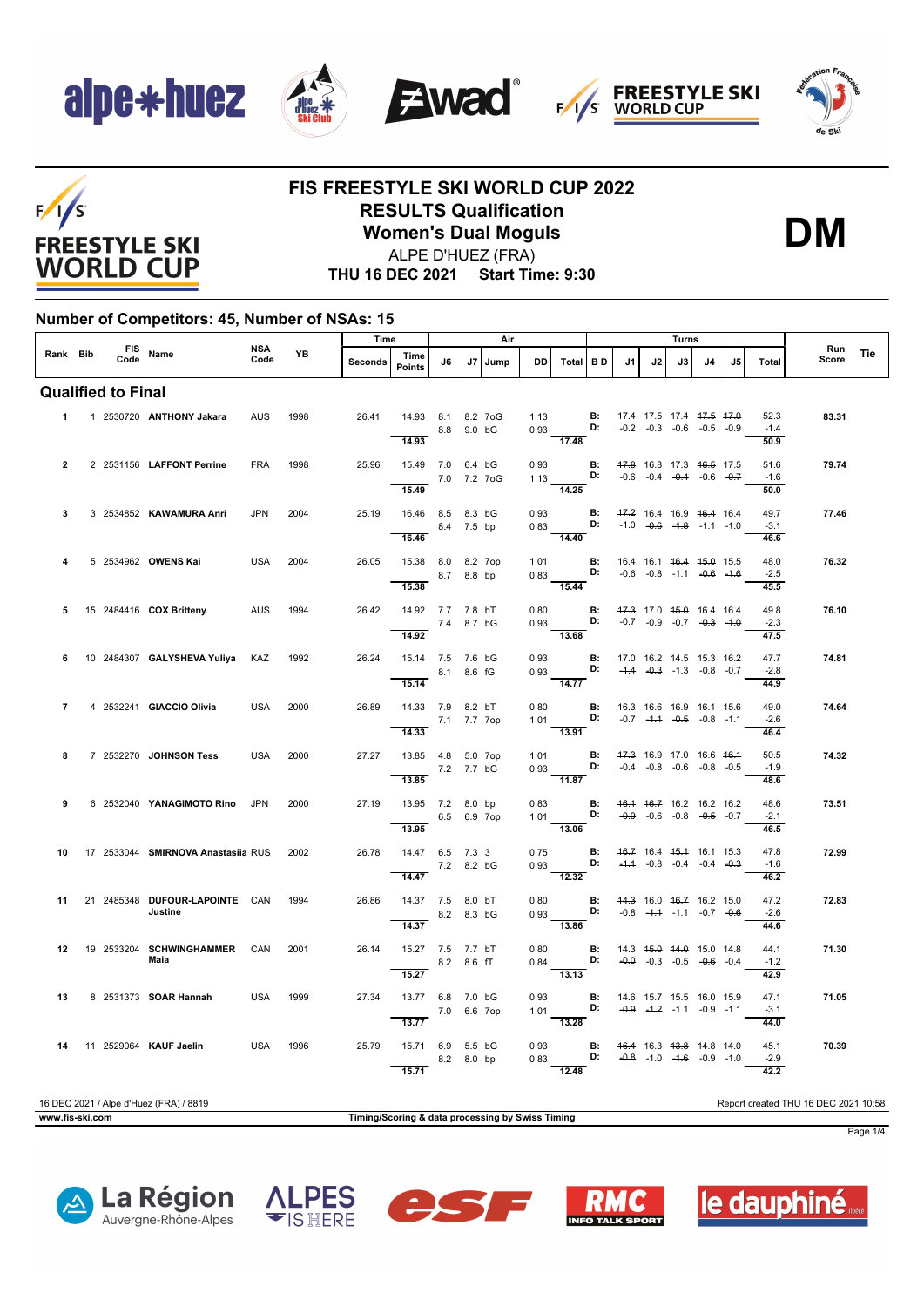









## $F/1/S$ **FREESTYLE SKI WORLD CUP**

### **FIS FREESTYLE SKI WORLD CUP 2022 RESULTS Qualification**

**Women's Dual Moguls**



ALPE D'HUEZ (FRA)

**THU 16 DEC 2021 Start Time: 9:30**

|          |  |                      |                                            |                    | Time |                |                                         |            | Air         |      |              |                                                                                              |                                    |                                                |    | Turns |                                                                |    | <b>Run</b>                     |       |     |
|----------|--|----------------------|--------------------------------------------|--------------------|------|----------------|-----------------------------------------|------------|-------------|------|--------------|----------------------------------------------------------------------------------------------|------------------------------------|------------------------------------------------|----|-------|----------------------------------------------------------------|----|--------------------------------|-------|-----|
| Rank Bib |  | <b>FIS</b><br>Code   | Name                                       | <b>NSA</b><br>Code | YB   | <b>Seconds</b> | Time<br><b>Points</b>                   | J6         | J7          | Jump | <b>DD</b>    | Total BD                                                                                     |                                    | J1                                             | J2 | J3    | J4                                                             | J5 | <b>Total</b>                   | Score | Tie |
| 15       |  |                      | 13 2485108 HOSHINO Junko                   | <b>JPN</b>         | 1989 | 26.17          | 15.23<br>15.23                          | 7.3 7.5 bp | 7.8 7.1 7op |      | 0.83<br>1.01 | 13.65                                                                                        | <b>B:</b><br>D:                    |                                                |    |       | 16.3 46.3 43.5 14.7 14.8<br>$-1.5$ $-4.0$ $-4.9$ $-1.7$ $-1.3$ |    | 45.8<br>$-4.5$<br>41.3         | 70.18 |     |
| 16       |  |                      | 12 2531720 <b>GAGNON Sofiane</b>           | CAN                | 1999 | 25.05          | 16.63 7.5 7.6 bT<br>16.63               |            | 7.2 7.6 bG  |      | 0.80         | $0.93$ D:<br>12.91                                                                           | <b>B:</b>                          | 14.3 46.0 14.0 14.0 43.9                       |    |       | $-0.9$ $-0.8$ $-1.3$ $-0.9$ $-4.7$                             |    | 42.3<br>$-3.1$<br>39.2         | 68.74 |     |
|          |  | <b>Not Qualified</b> |                                            |                    |      |                |                                         |            |             |      |              |                                                                                              |                                    |                                                |    |       |                                                                |    |                                |       |     |
|          |  |                      | 17 23 2527272 ONEILL Taylah                | AUS                | 1994 | 26.60          | 14.69 7.7 7.2 bT<br>14.69               |            | 7.2 6.5 bG  |      |              | 0.80 <b>B</b> : 45-2 14.7 43-9 15.0 14.0<br>0.93 <b>D:</b> -0.9 -1.2 -2.7 -0.7 -1.2<br>12.32 |                                    |                                                |    |       | $-0.9$ $-1.2$ $-2.7$ $-0.7$ $-1.2$                             |    | 43.7<br>$-3.3$<br>40.4         | 67.41 |     |
| 18       |  |                      | 14 2532031 TOMITAKA Hinako                 | <b>JPN</b>         | 2000 | 26.43          | 14.91  4.7  4.4  7op                    |            | 7.7 7.0 bp  |      | 1.01         | $0.83$ D:                                                                                    | В:                                 | 13.4 14.5 <del>12.9</del> 14.7 <del>15.2</del> |    |       | $-0.7$ $-0.3$ $-0.8$ $-0.5$ $-4.0$                             |    | 42.6<br>$-2.0$                 | 66.20 |     |
| 19       |  |                      | 50 2534086 CASS Sabrina                    | <b>BRA</b>         | 2002 | 27.48          | 14.91<br>13.59 7.0 6.5 bG               |            | 6.4 6.2 bp  |      | 0.93         | 10.69<br>0.83 D: $-4.8$ $-1.4$ $-1.4$ $-4.2$ $-1.2$                                          | <b>B:</b> 45.3 15.1 15.0 44.6 15.0 |                                                |    |       |                                                                |    | 40.6<br>45.1<br>$-4.0$         | 66.19 |     |
| 20       |  |                      | 35 2530540 GERKEN SCHOFIELD GBR<br>Makayla |                    | 1999 | 27.84          | 13.59<br>13.14 6.3 6.7 bG               |            | 6.5 6.4 bp  |      | 0.93         | $-11.50$<br>$0.83\frac{D!}{11.39}$                                                           | <b>B:</b>                          | 43.4 14.8 13.8 45.3 15.2                       |    |       | $-4.2$ $-0.6$ $-1.0$ $-0.9$ $-0.6$                             |    | 41.1<br>43.8<br>$-2.5$         | 65.83 |     |
| 21       |  |                      | 32 2530274 CABROL Camille                  | <b>FRA</b>         | 1997 | 27.52          | 13.14<br>13.54 6.4 5.7 bp               |            | 7.4 6.6 bG  |      | 0.83         | $0.93$ <b>D:</b>                                                                             | B:                                 | 46.0 15.5 14.9 43.7 14.1                       |    |       | $-1.8$ $-1.3$ $-2.0$ $-1.0$ $-0.9$                             |    | 41.3<br>44.5<br>$-4.1$         | 65.46 |     |
| 22       |  |                      | 16 2531523 BROWN Berkley                   | CAN                | 2000 | 27.76          | 13.54<br>13.24 5.5 6.0 bG               |            | 8.2 7.9 fT  |      | 0.93<br>0.84 | $\frac{312}{11.52}$<br>D:                                                                    | <b>B:</b>                          |                                                |    |       | 15.0 45.3 44.7 15.0 15.2<br>$-2.9$ $-1.5$ $-2.1$ $-4.4$ $-1.7$ |    | 40.4<br>45.2<br>$-5.3$         | 65.24 |     |
| 23       |  |                      | 38 2532819 WEESE Hanna                     | <b>GER</b>         | 2001 | 27.96          | 13.24<br>12.99 7.1 7.4 bG<br>12.99      |            | 7.6 7.2 bp  |      | 0.93         | $\overline{12.10}$<br>0.83<br>$-12.87$                                                       | B:<br>D:                           | 43.9 14.1 14.0 45.0 14.5                       |    |       | $-3.2$ $-2.3$ $-1.4$ $-1.6$ $-4.0$                             |    | 39.9<br>42.6<br>$-5.3$<br>37.3 | 63.16 |     |
| 24       |  |                      | 18 2484720 DUFOUR-LAPOINTE CAN<br>Chloe    |                    | 1991 | 28.02          | 12.92 5.6 4.2 7op<br>12.92              |            | 8.0 7.9 bp  |      |              | $1.01$ B:<br>$0.83$ D:<br>11.54                                                              |                                    | 14.2 15.0 <del>14.0 15.8</del> 14.4            |    |       | $-3.7$ $-2.3$ $-2.7$ $-2.4$ $-3.2$                             |    | 43.6<br>$-8.3$<br>35.3         | 59.76 |     |
| 25       |  |                      | 20 2533488 NAKAO Haruka                    | <b>JPN</b>         | 2001 | 25.77          | 15.73 7.0 7.2 bG<br>15.73               |            | 5.5 6.0 7op |      | 0.93         | $\mathbf{B}$<br>1.01 <b>D:</b><br>$\overline{12.40}$                                         |                                    | 44.7 12.1 12.4 42.6 12.0                       |    |       | $-4.9$ $-1.9$ $-1.8$ $-1.5$ $-4.2$                             |    | 36.5<br>$-5.2$<br>31.3         | 59.43 |     |
| 26       |  |                      | 36 2535386 GRAUR Olessya                   | KAZ                | 2004 | 27.87          | 13.10 6.8 5.1 bT<br>13.10               |            | 7.0 7.0 bG  |      | 0.80         | 0.93 <b>D:</b> $-5.0$ -1.8 -2.5 -1.2 -0.8<br>11.27                                           | <b>B:</b> 44.6 12.1 14.0 44.3 14.2 |                                                |    |       |                                                                |    | 40.3<br>$-5.5$<br>34.8         | 59.17 |     |
| 27       |  |                      | 41 2530097 RAMSAUER Katharina AUT          |                    | 1995 | 29.08          | 11.59  4.8  5.7  bG<br>11.59            |            | 6.8 7.6 bL  |      | 0.93         | $0.82$ D:<br>$\frac{10.78}{ }$                                                               | <b>B:</b>                          | 12.7 13.1 42.5 43.7 12.8                       |    |       | $-1.9$ $-1.8$ $-2.5$ $-4.4$ $-1.6$                             |    | 38.6<br>$-5.3$<br>33.3         | 55.67 |     |
| 28       |  |                      | 22 2535385 GORODKO<br>Anastassiya          | KAZ 2005           |      | 27.76          | 13.24 6.8 6.5 bp<br>7.7 7.5 bG<br>13.24 |            |             |      | 0.83         | $0.93$ D:<br>12.58                                                                           |                                    | <b>B:</b> 15.4 46.0 44.0 15.3 15.5             |    |       | $-6.3$ $-6.4$ $-4.4$ $-5.7$ $-5.3$                             |    | 46.2<br>$-17.3$<br>28.9        | 54.72 |     |

**www.fis-ski.com Timing/Scoring & data processing by Swiss Timing**

16 DEC 2021 / Alpe d'Huez (FRA) / 8819 Report created THU 16 DEC 2021 10:58



Page 2/4









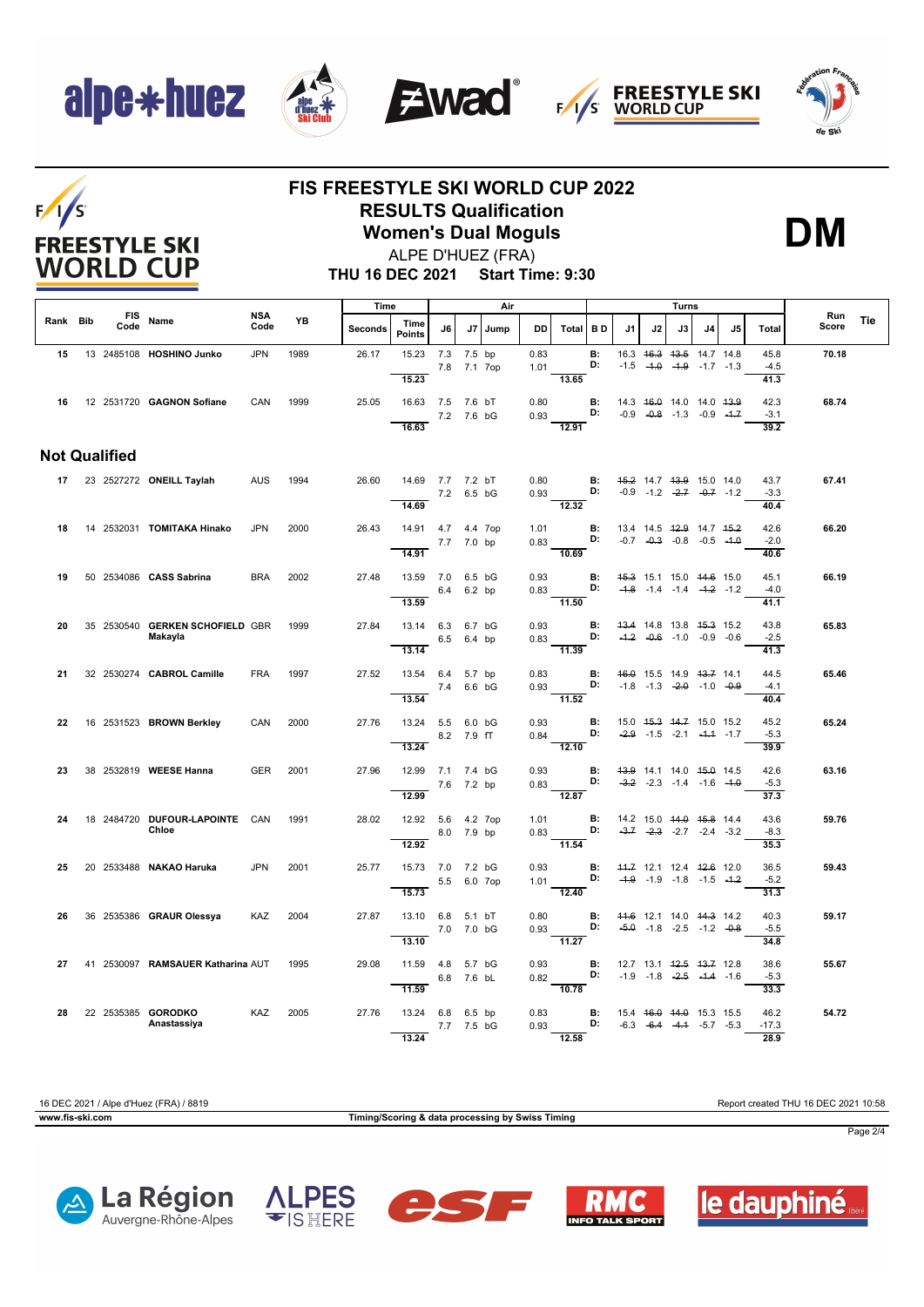## alpe\*huez

 $F/1/S$ 

**FREESTYLE SKI WORLD CUP** 









### **FIS FREESTYLE SKI WORLD CUP 2022 RESULTS Qualification**

**Women's Dual Moguls**



ALPE D'HUEZ (FRA)

**THU 16 DEC 2021 Start Time: 9:30**

|          |                   |                                 |                    |      | Time           |                           |              |                       | Air  |              |                    |                 | Turns                                                                           |                                                                                      |    |    |    |                         |              |            |
|----------|-------------------|---------------------------------|--------------------|------|----------------|---------------------------|--------------|-----------------------|------|--------------|--------------------|-----------------|---------------------------------------------------------------------------------|--------------------------------------------------------------------------------------|----|----|----|-------------------------|--------------|------------|
| Rank Bib | FIS<br>Code       | Name                            | <b>NSA</b><br>Code | YB   | <b>Seconds</b> | Time<br><b>Points</b>     | J6           | J7                    | Jump | <b>DD</b>    | Total BD           |                 | J <sub>1</sub>                                                                  | J2                                                                                   | J3 | J4 | J5 | <b>Total</b>            | Run<br>Score | <b>Tie</b> |
| 29       |                   | 49 2532903 WANG Jin             | <b>CHN</b>         | 1997 | 29.65          | 10.87<br>10.87            | 4.7          | 5.2 IG<br>5.0 4.3 bp  |      | 0.94<br>0.83 | 8.50               | <b>B:</b><br>D: |                                                                                 | 43.9 13.7 13.5 13.7 43.3<br>$-2.9$ $-2.5$ $-3.4$ $-0.9$ $-1.4$                       |    |    |    | 40.9<br>$-6.8$<br>34.1  | 53.47        |            |
| 30       |                   | 24 2530350 SCHILD Morgan        | <b>USA</b>         | 1997 | 27.23          | 13.90 5.8<br>13.90        |              | 6.2 bp<br>4.5 3.6 7op |      | 0.83<br>1.01 | 9.06               | <b>B:</b><br>D: |                                                                                 | 47.4 16.7 16.1 14.8 44.7<br>$-6.2$ $-7.8$ $-5.4$ $-5.8$ $-5.0$                       |    |    |    | 47.6<br>$-17.4$<br>30.2 | 53.16        |            |
| 31       | 47 2527561 LI Nan |                                 | <b>CHN</b>         | 1992 | 29.45          | 11.12 5.4 4.7 bp<br>11.12 | 4.9 5.8 bG   |                       |      | 0.83<br>0.93 | 9.16               | <b>B:</b><br>D: |                                                                                 | 14.6 13.9 <del>15.0</del> 14.0 <del>13.8</del><br>$-4.4$ $-3.1$ $-3.5$ $-2.6$ $-3.5$ |    |    |    | 42.5<br>$-10.1$<br>32.4 | 52.68        |            |
| 32       |                   | 30 2533011 GUAN Ziyan           | CHN                | 2000 | 31.24          | 8.88 5.5 5.1 bT<br>8.88   | 6.4 6.5 bG   |                       |      | 0.80<br>0.93 | $\overline{10.23}$ | <b>B:</b><br>D: |                                                                                 | 40.2 12.0 12.0 14.4 44.7<br>$-2.9$ $-1.6$ $-2.3$ $-1.2$ $-4.0$                       |    |    |    | 38.4<br>$-5.1$<br>33.3  | 52.41        |            |
| 33       |                   | 40 2532085 AMRENOVA Ayaulym KAZ |                    | 2001 | 29.20          | 11.44 6.2 7.0 bp<br>11.44 | 7.3 8.0 bG   |                       |      | 0.83<br>0.93 | 12.58              | <b>B:</b><br>D: |                                                                                 | 12.8 43.2 42.7 13.0 13.0<br>$-9.3$ $-5.8$ $-6.5$ $-7.7$ $-8.6$                       |    |    |    | 38.8<br>$-22.8$<br>16.0 | 40.02        |            |
| 34       |                   | 9 2532204 SUMIYOSHI Kisara      | <b>JPN</b>         | 2000 | 30.33          | 10.02 6.1 6.1 bG<br>10.02 | 7.3 7.7 bp   |                       |      | 0.93<br>0.83 | 11.89              | <b>B:</b>       | 45.2 44.5 14.5 15.0 15.0<br>D: $-40.0$ $-19.2$ $-11.5$ $-10.2$ $-11.6$          |                                                                                      |    |    |    | 44.5<br>$-33.3$<br>11.2 | 33.11        |            |
| 35       |                   | 29 2528169 GASPARINI Nicole     | SUI                | 1997 | 32.37          | 7.47 5.7 6.8 bT<br>7.47   | 4.0  4.6  bG |                       |      | 0.80<br>0.93 | 8.99               | <b>B:</b>       | 42.8 14.1 13.8 44.7 14.0<br>D: $-41.0$ $-8.9$ $-7.0$ $-10.2$ $-8.7$             |                                                                                      |    |    |    | 41.9<br>$-27.8$<br>14.1 | 30.56        |            |
| 36       |                   | 34 2532509 WEESE Sophie         | <b>GER</b>         | 1999 | 29.16          | 11.49 5.8 4.9 bp<br>11.49 | 2.0 1.7 bG   |                       |      | 0.83<br>0.93 | 6.15               |                 | <b>B:</b> 45.2 14.2 42.9 14.4 15.0<br><b>D:</b> $-11.6 -13.7 -10.4 -10.9 -11.2$ |                                                                                      |    |    |    | 43.6<br>$-33.7$<br>9.9  | 27.54        |            |
|          |                   | 25 2529730 ASH Sophie           | <b>AUS</b>         | 1996 |                |                           |              |                       |      |              |                    |                 |                                                                                 |                                                                                      |    |    |    |                         | <b>DNF</b>   |            |
|          |                   | 33 2534658 PRYIMAK Viktoriia    | <b>UKR</b>         | 2003 |                |                           |              |                       |      |              |                    |                 |                                                                                 |                                                                                      |    |    |    |                         | <b>DNF</b>   |            |
|          |                   | 37 2537262 CAO Tianging         | CHN 2004           |      |                |                           |              |                       |      |              |                    |                 |                                                                                 |                                                                                      |    |    |    |                         | <b>DNF</b>   |            |
|          |                   | 39 2533547 DEGROOTE Fantine FRA |                    | 2001 |                |                           |              |                       |      |              |                    |                 |                                                                                 |                                                                                      |    |    |    |                         | <b>DNF</b>   |            |
|          |                   | 46 2532844 HOGG Madison         | <b>USA</b>         | 2001 |                |                           |              |                       |      |              |                    |                 |                                                                                 |                                                                                      |    |    |    |                         | <b>DNF</b>   |            |
|          |                   | 48 2531939 NUNN Skyler          | GBR 1999           |      |                |                           |              |                       |      |              |                    |                 |                                                                                 |                                                                                      |    |    |    |                         | <b>DNF</b>   |            |
|          |                   | 28 2534580 COUFALOVA Eliska CZE |                    | 2003 |                |                           |              |                       |      |              |                    |                 |                                                                                 |                                                                                      |    |    |    |                         | <b>DNS</b>   |            |

16 DEC 2021 / Alpe d'Huez (FRA) / 8819 Report created THU 16 DEC 2021 10:58 **www.fis-ski.com Timing/Scoring & data processing by Swiss Timing** Page 3/4